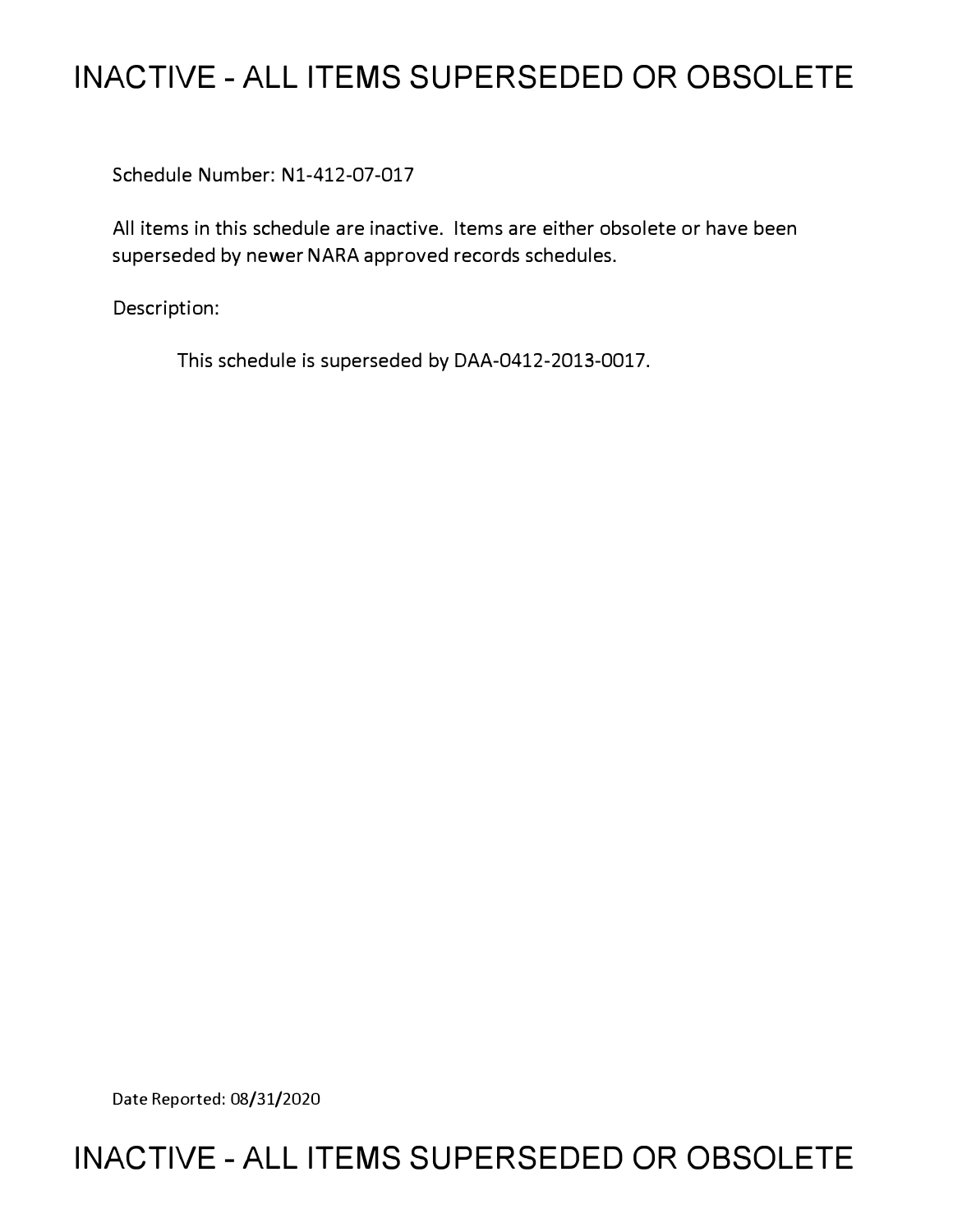|                                                                                | <b>REQUEST FOR RECORDS DISPOSITION AUTHORITY</b>                                                                                                                                                                                                                                                                                                                                                                                                                                               |                     | <b>JOB NUMBER</b>                                                                                                                                                                                                                       |                                            |                                    |
|--------------------------------------------------------------------------------|------------------------------------------------------------------------------------------------------------------------------------------------------------------------------------------------------------------------------------------------------------------------------------------------------------------------------------------------------------------------------------------------------------------------------------------------------------------------------------------------|---------------------|-----------------------------------------------------------------------------------------------------------------------------------------------------------------------------------------------------------------------------------------|--------------------------------------------|------------------------------------|
| To: NATIONAL ARCHIVES and RECORDS ADMINISTRATION (NIR)<br>WASHINGTON, DC 20408 |                                                                                                                                                                                                                                                                                                                                                                                                                                                                                                |                     | $1 - 412 - 07 - 17$<br><b>DATE RECEIVED</b>                                                                                                                                                                                             |                                            |                                    |
|                                                                                |                                                                                                                                                                                                                                                                                                                                                                                                                                                                                                |                     |                                                                                                                                                                                                                                         |                                            |                                    |
| 1 FROM (Agency or establishment)                                               |                                                                                                                                                                                                                                                                                                                                                                                                                                                                                                |                     | <b>NOTIFICATION TO AGENCY</b>                                                                                                                                                                                                           |                                            |                                    |
|                                                                                | U.S. Environmental Protection Agency                                                                                                                                                                                                                                                                                                                                                                                                                                                           |                     |                                                                                                                                                                                                                                         |                                            |                                    |
| 2 MAJOR SUBDIVISION                                                            |                                                                                                                                                                                                                                                                                                                                                                                                                                                                                                |                     |                                                                                                                                                                                                                                         |                                            |                                    |
|                                                                                |                                                                                                                                                                                                                                                                                                                                                                                                                                                                                                |                     | In accordance with the provisions of 44 U.S.C.<br>the<br>disposition<br>request,<br>3303a,<br>including<br>amendments, is approved except for items that may<br>marked Adisposition not approved= or<br>be<br>Awithdrawn≅ in column 10. |                                            |                                    |
| 3 MINOR SUBDIVISION                                                            |                                                                                                                                                                                                                                                                                                                                                                                                                                                                                                |                     |                                                                                                                                                                                                                                         |                                            |                                    |
|                                                                                | 4 NAME OF PERSON WITH WHOM TO CONFER                                                                                                                                                                                                                                                                                                                                                                                                                                                           | 5 TELEPHONE         | <b>DATE</b>                                                                                                                                                                                                                             | ARCHIVIST OF THE UNITED STATES             |                                    |
| John B. Ellis                                                                  |                                                                                                                                                                                                                                                                                                                                                                                                                                                                                                | 202-566-1643        | 4462                                                                                                                                                                                                                                    | When Wright                                |                                    |
| is not required;                                                               | I hereby certify that I am authorized to act for this agency in matters pertaining to the disposition of its records and that the records<br>proposed for disposal on the attached _____ page(s) are not now needed for the business of this agency or will not be needed after the<br>retention periods specified; and that written concurrence from the General Accounting Office, under the provisions of Title 8 of the<br>GAO manual for Guidance of Federal Agencies,<br>is attached; or | has been requested. |                                                                                                                                                                                                                                         |                                            |                                    |
| 6 AGENCY CERTIFICATION<br><b>DATE</b>                                          | SIGNATURE OF AGENCY REPRESENTATIVE                                                                                                                                                                                                                                                                                                                                                                                                                                                             |                     | TITLE                                                                                                                                                                                                                                   |                                            |                                    |
| 6/06                                                                           | John B. Ellis                                                                                                                                                                                                                                                                                                                                                                                                                                                                                  | 2 El Li             | Agency Records Officer                                                                                                                                                                                                                  |                                            |                                    |
| 7. Item<br><b>No</b>                                                           | 8. DESCRIPTION OF ITEM AND PROPOSED DISPOSITION                                                                                                                                                                                                                                                                                                                                                                                                                                                |                     |                                                                                                                                                                                                                                         | 9 GRS OR SUPERSEDED<br><b>JOB CITATION</b> | 10 ACTION TAKEN<br>(NARA USE ONLY) |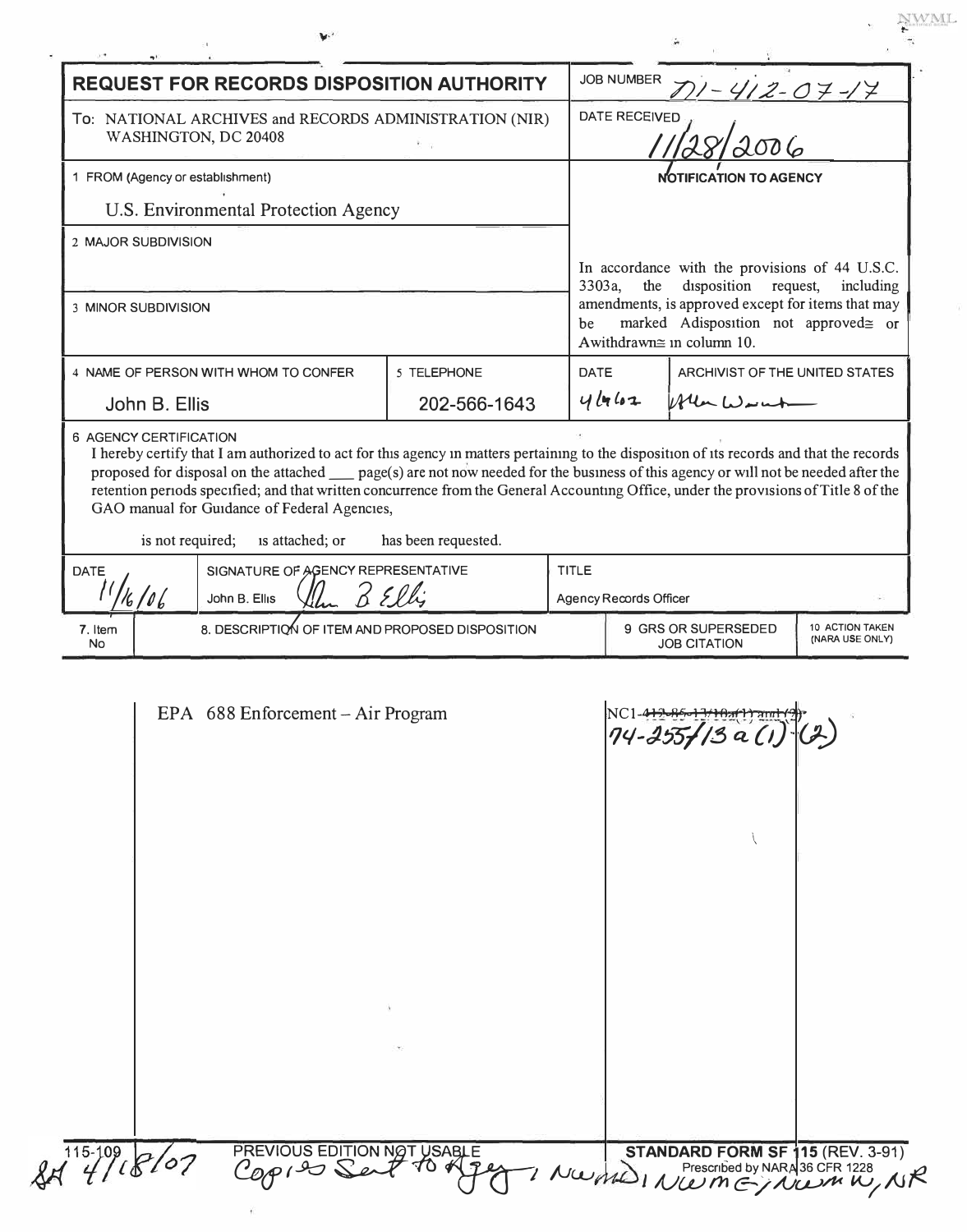# **EPA Records Schedule 688**

**Status:** Final, 02/29/2008

**Title:** Enforcement - Air Program

**Program:** Enforcement and Compliance Assurance

**Applicability:** Headquarters

**Function:** 108-025-08 - Compliance and Enforcement

#### **NARA Disposal Authority:**

This schedule authorizes the disposition of the record copy in any media (media neutral), excluding any records already in electronic form. Records designated for permanent retention must be transferred to the National Archives in accordance with NARA standards at the time of transfer.

•  $N1-412-07-17$ 

#### **Description:**

Contains documents pertaining to the interim program for controlling air pollutants. Documents and data relating to statements of program, analysis of state laws, interim authorization, various program and authorities, and statements from Attorney General.

Also contains documents pertaining to EP A's enforcement of industrial and municipal compliance with clean air regulations and standards. Documents include background study and surveillance reports, violation notices, press releases, and compliance orders.

#### **Disposition Instructions:**

**Item a:** Interim program for controlling air pollutants

- **Disposable**
- Close inactive records upon completion of program.
- Destroy 20 years after file closure.

**Item b(1):** Enforcement of industrial and municipal compliance with clean air regulations and standards - Nonelectronic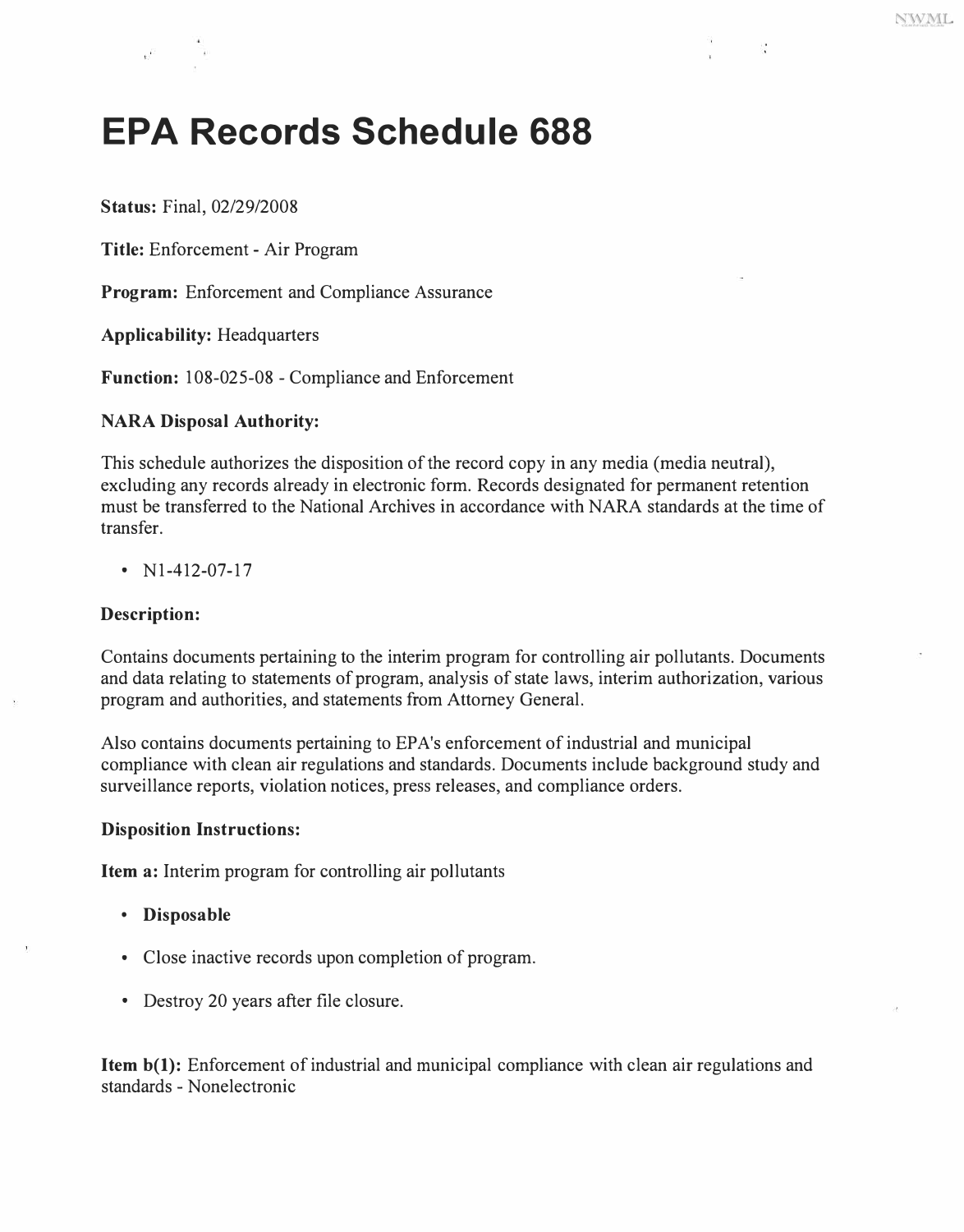### **• Permanent**

- **Close inactive records upon completion of actions.**
- **Transfer to the National Archives 18 years after file closure.**

**Item b(2): Enforcement of industrial and municipal compliance with clean air regulations and standards - Electronic** 

#### **• Permanent**

- **Close inactive records upon completion of actions.**
- **Transfer to the National Archives 5 years after file closure, with any related documentation and external finding aids, as specified in '36 CFR 1228 .270 or standards applicable at the time.**

**Item b(3): Enforcement of industrial and municipal compliance with clean air regulations and standards - Electronic copy of records transferred to the National Archives** 

#### **• Disposable**

- **Close file upon transfer to the National Archives.**
- **Delete after electronic record copy is successfully transferred to the National Archives.**

#### **Guidance:**

**See EPA 207 for enforcement actions referred to Regional Counsel.** 

## **Reasons for Disposition:**

**The disposition instructions have been rewritten to allow for maintaining the record copy in EP A's electronic recordkeeping system.** 

**The following changes were made in the 02/29/2008 version:** 

- 
- Divided item b into three subitems, b(1)-(3).<br>• Revised the titles of disposition items b(1)-(3).<br>• Revised the disposition instruction for item b(3).
-